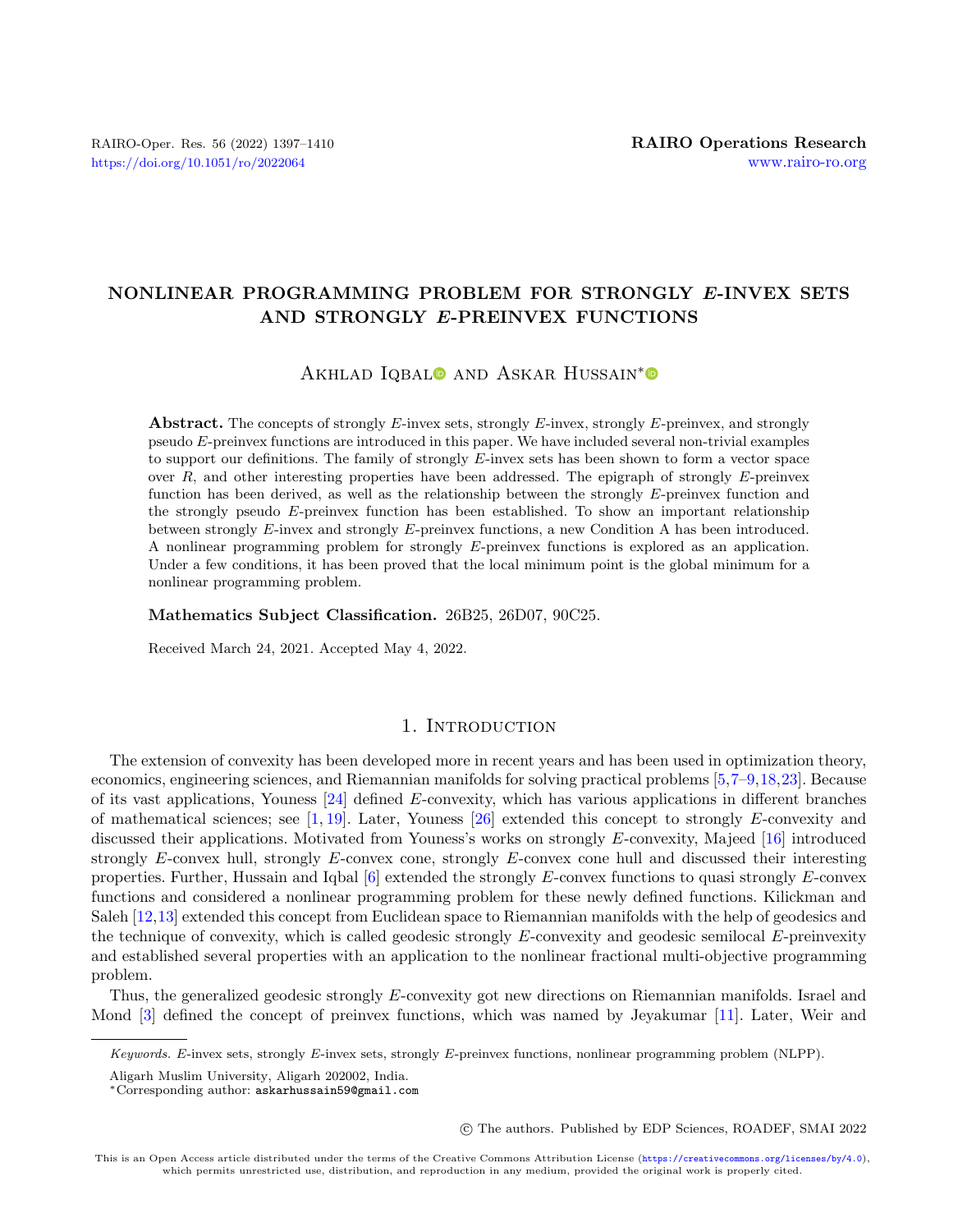Mond [\[22\]](#page-13-5) defined preinvex functions for a multi-objective optimization problem. Another important extension of  $E$ -convex set and  $E$ -convex function are  $E$ -invex set and  $E$ -preinvex function, were given by Fulga and Preda  $[4]$ . Many properties and results of nonlinear optimization theory have been developed for E-invex sets and E-preinvex functions. Later, Majeed and Enad [\[17\]](#page-13-6) extended the concept of E-preinvexity to semi  $E^h$ -b preinvexity and discussed some important properties and results of these functions and used them in the application of an optimization problem.

Motivated and inspired by the above research works, see in  $[2,15,19-21]$  $[2,15,19-21]$  $[2,15,19-21]$  $[2,15,19-21]$ , we introduced the class of strongly  $E$ -invex sets, strongly  $E$ -invex, strongly  $E$ -preinvex, and strongly pseudo  $E$ -preinvex functions. This paper is divided as follows: Section [2](#page-1-0) contains preliminaries. The related properties and important characterization of strongly  $E$ -preinvex functions have been discussed in Section [3.](#page-1-1) In nonlinear programming, if the objective function is strongly  $E$ -preinvex and the constraint set is strongly  $E$ -invex set, then the nonlinear programming problem is called strongly  $E$ -preinvex programming problem. The description of the set of the optimal solutions of the strongly  $E$ -preinvex programming problem is studied in Section [4.](#page-10-0)

### <span id="page-1-2"></span>2. Preliminaries

<span id="page-1-0"></span>Let  $R^n$  denotes the Euclidean space of dimension n, let  $E: R^n \to R^n$  be a map from  $R^n$  into  $R^n$ . Youness  $[26]$  introduced the concept of strongly E-convexity which generalized E-convexity as follows:

**Definition 2.1** ([\[26\]](#page-13-4)). A non empty set  $M \subseteq R^n$  is called a strongly E-convex set with respect to (w.r.t.) a map  $E: \mathbb{R}^n \to \mathbb{R}^n$ , if for any  $u, v \in M$ ,  $\alpha \in [0, 1]$  &  $\mu \in [0, 1]$ , we have

$$
\mu(\alpha u + E(u)) + (1 - \mu)(\alpha v + E(v)) \in M.
$$

<span id="page-1-4"></span><span id="page-1-3"></span>**Definition 2.2** ([\[26\]](#page-13-4)). Let  $M \subseteq R^n$  be a strongly E-convex set. A real valued function  $f : M \subseteq R^n \to R$  is called a strongly E-convex w.r.t. a map  $E: \mathbb{R}^n \to \mathbb{R}^n$  on M, if for every  $u, v \in M$ ,  $\alpha \in [0, 1]$  &  $\mu \in [0, 1]$ , we have

$$
f(\mu(\alpha u + E(u)) + (1 - \mu)(\alpha v + E(v))) \leq \mu f(E(u)) + (1 - \mu)f(E(v)).
$$

If the above inequality is strict for every  $u, v \in M$ ,  $\alpha u + E(u) \neq \alpha v + E(v)$ ,  $\alpha \in [0, 1]$  &  $\mu \in (0, 1)$ . Then, the function  $f$  is called a strictly strongly  $E$ -convex.

For  $\alpha = 0$ , the strongly E-convexity change to E-convexity.

Fulga *et al.* [\[4\]](#page-12-10) extended the concept of E-covexity defined by Youness [\[25\]](#page-13-8), to E-preinvexity, given as follows:

**Definition 2.3** ([\[4\]](#page-12-10)). A non empty subset  $M \subseteq R^n$  is called E-invex set w.r.t.  $\Psi : R^n \times R^n \to R^n$ , if for every  $u, v \in M$  and  $\mu \in [0, 1]$ ,

$$
E(v) + \mu \Psi(E(u), E(v)) \in M.
$$

<span id="page-1-5"></span>**Definition 2.4** ([\[4\]](#page-12-10)). Let M be an E-invex set. A real valued function  $f : M \to R$  is called E-preinvex w.r.t.  $\Psi$  on M, if  $\forall u, v \in M$  and  $\mu \in [0, 1]$ , we have

$$
f(E(v) + \mu \Psi(E(u), E(v))) \leq \mu f(E(u)) + (1 - \mu)f(E(v)).
$$

### 3. Main results

<span id="page-1-1"></span>In this section, we introduce strongly  $E$ -invex set, strongly  $E$ -preinvex function and construct some suitable examples to show the existence of these definitions. Several interesting properties and results are discussed.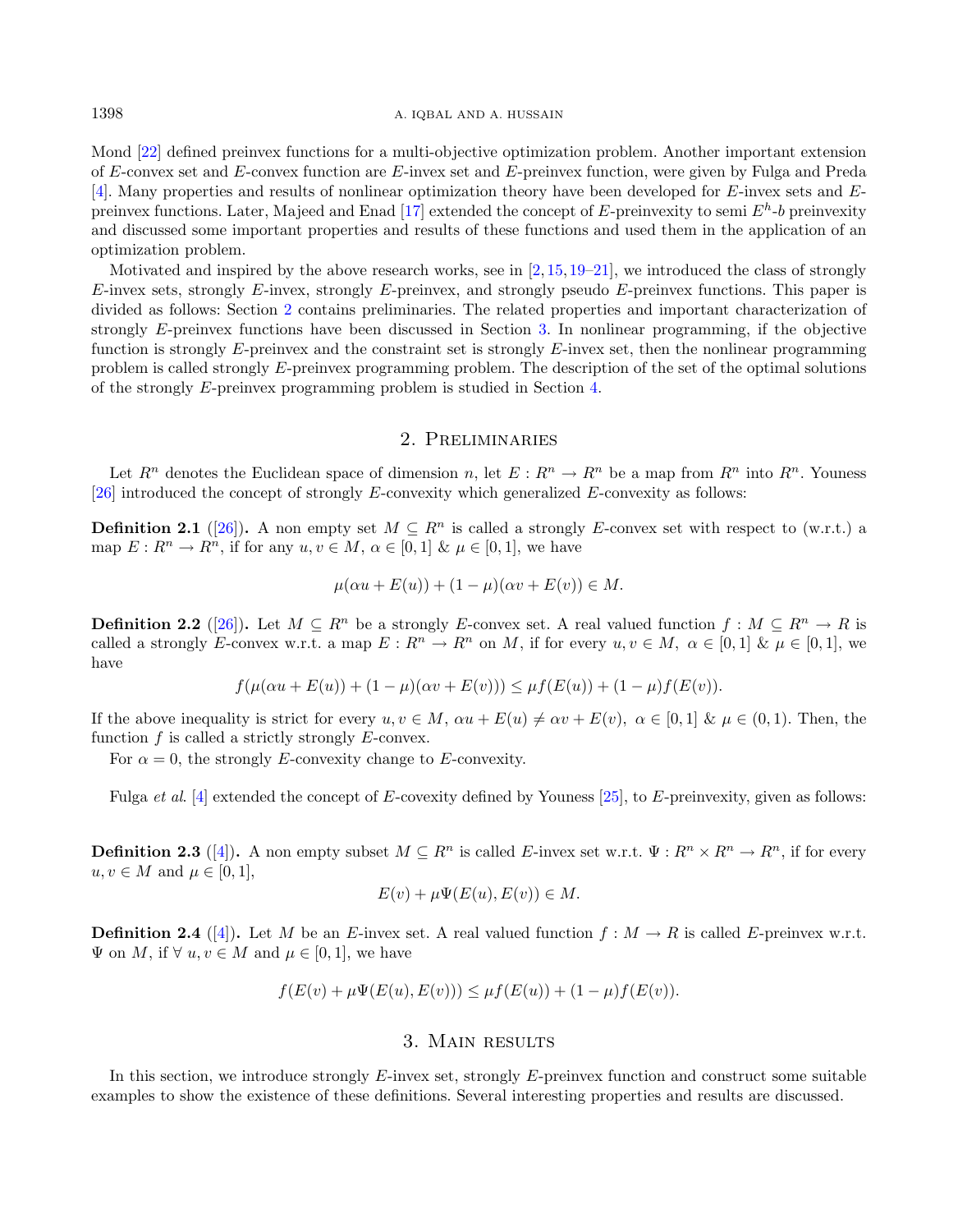**Definition 3.1.** A set  $M \subseteq R^n$  is called strongly E-invex w.r.t.  $\Psi : R^n \times R^n \to R^n$ , if for every  $u, v \in M$ ,  $\alpha \in$ [0, 1] &  $\mu \in [0, 1]$ , we have

$$
\alpha v + E(v) + \mu \Psi(\alpha u + E(u), \alpha v + E(v)) \in M.
$$

If  $\Psi(\alpha u + E(u), \alpha v + E(v)) = (\alpha u + E(u) - \alpha v - E(v))$ , then the set M reduces to strongly E-convex which is Definition [2.1.](#page-1-2)

If  $\alpha = 0$ , then M reduces to E-invex set which is Definition [2.3.](#page-1-3) If  $\alpha = 0$  and  $\Psi(E(u), E(v)) = (E(u) - E(v))$ , then the set  $M$  reduces to  $E$ -convex, as defined by Youness [\[25\]](#page-13-8).

**Example 3.2.** Let  $M = \{(u, v) \in R^2 : u + v \le 1\} \cup \{(u, v) \in R^2 : u + v \ge -1\}$  and  $E: R^2 \to R^2$  be defined by  $E(u, v) = (-u, -v)$ . It can be shown easily that M is a strongly E-invex set w.r.t.  $\Psi : R^2 \times R^2 \to R^2$ , where

$$
\Psi(u,v) = \begin{cases} u-v, & \text{if } u,v \ge 0, \\ -v, & \text{if } u,v \le 0, \\ 0, & \text{elsewhere.} \end{cases}
$$

Every strongly E-invex set w.r.t.  $\Psi: R^n \times R^n \to R^n$  is an invex set, when  $\alpha = 0$  and  $E: R^n \to R^n$  is an identity map. An E-invex set w.r.t.  $\Psi: R^n \times R^n \to R^n$  need not be strongly E-invex set.

**Example 3.3.** Let  $M = [-2, -1] \cup [1, 2]$ . Fulga *et al.* [\[4\]](#page-12-10) has shown that M is an invex as well as E-invex set w.r.t.  $\Psi: R \times R \to R$  defined by

$$
\Psi(u,v) = \begin{cases} u-v, & \text{if } u \ge 0, v \ge 0, \text{ or } u \le 0, v \le 0, \\ -2-v, & \text{if } u > 0, v \le 0, \text{ or } u \ge 0, v < 0, \\ 1-v, & \text{if } u < 0, v \ge 0, \text{ or } u \le 0, v > 0, \end{cases}
$$

and  $E: R \to R$  is defined by

$$
E(u) = \begin{cases} u^2, & \text{if } |u| \le \sqrt{2}, \\ -1, & \text{if } |u| > \sqrt{2}. \end{cases}
$$

However, the set M is not strongly E-invex at  $u = 2, v = 3/2$  and  $\alpha = \mu = 1/2$ .

Example 3.4. Let  $M = [-2, -1) \cup [1, 2], \Psi$  and E be same as in Example [3.6.](#page-2-0) Then, M is not E-invex as well as not strongly  $E$ -invex.

<span id="page-2-1"></span>**Lemma 3.5.** Let  $M \subseteq R^n$  be strongly E-invex set w.r.t.  $\Psi : R^n \times R^n \to R^n$ , then  $E(M) \subseteq M$ .

*Proof.* We know that  $E(v) \in E(M)$  for any  $v \in M$ . By the Definition [3.17,](#page-5-0)  $\forall u, v \in M$ ,  $\alpha \in [0, 1]$  &  $\mu \in [0, 1]$ , we get

$$
\alpha v + E(v) + \mu \Psi(\alpha u + E(u), \alpha v + E(v)) \in M.
$$

For  $\alpha = 0$ ,  $\mu = 0$ ,  $E(v) \in M$ . Hence,  $E(M) \subset M$ .

<span id="page-2-0"></span>**Lemma 3.6.** Let  $\{M_i\}_{i\in I}$  be the family of strongly E-invex sets w.r.t.  $\Psi: R^n \times R^n \to R^n$ ,  $M_i \subseteq R^n$ , for every  $i \in I$ , then  $M = \bigcap_{i \in I} M_i$  is strongly E-invex set w.r.t.  $\Psi$ .

*Proof.* The proof is obvious.  $\square$ 

**Remark 3.7.** The union of strongly E-invex sets w.r.t.  $\Psi$  need not be strongly E-invex set.

If M is strongly E-invex set w.r.t.  $\Psi: R^n \times R^n \to R^n$  and  $E(M) \subseteq M$ . Then,  $E(M)$  need not be a strongly E-invex set as shown in the following example.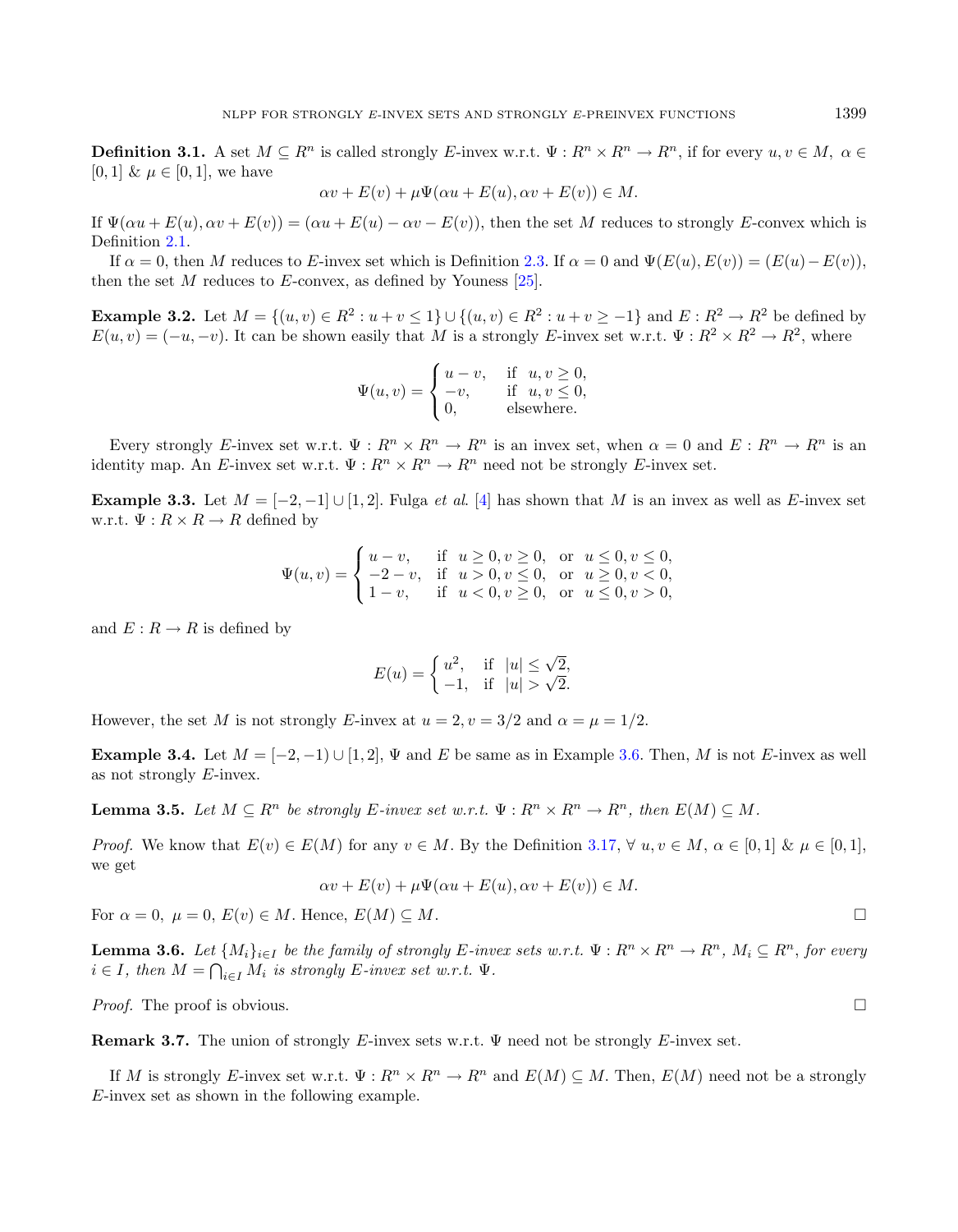**Example 3.8.** Let  $M = \{(u, v) \in R^2 : u^2 + v^2 \le 1\}$  be a set and  $E(M) = \{(u, v) \in R^2 : u^2 + v^2 = 1\} \subseteq M$ . Then, M is a strongly E-invex set w.r.t.  $\Psi: R^2 \times R^2 \to R^2$  defined by

$$
\Psi(u,v) = \begin{cases} u-v, & \text{if } u, v \ge 0, \text{ or } u, v \le 0\\ -v, & \text{otherwise,} \end{cases}
$$

where  $E: R^2 \to R^2$  is a map defined by  $E(u, v) = (-u, 0)$ . But  $E(M)$  is not strongly E-invex set at  $\alpha =$  $1/2$ ,  $\mu = 1$  and  $u = v = 1$ .

Let  $M_1, M_2 \subseteq R^n$  be two non empty subsets of  $R^n$ . We know that the sum of  $M_1$  and  $M_2$  is given as follows:

$$
M_1 + M_2 = \{u + v : u \in M_1, v \in M_2\}.
$$

**Lemma 3.9.** For a linear map  $E: R^n \to R^n$ , if the sets  $M_1, M_2 \subseteq R^n$  are strongly E-invex w.r.t.  $\Psi_1$ :  $R^n \times R^n \to R^n$  and  $\Psi_2 : R^n \times R^n \to R^n$ , respectively. Then their sum is also strongly E-invex set w.r.t.  $\Psi: R^n \times R^n \to R^n$ , where  $\Psi = \Psi_1 + \Psi_2$ .

*Proof.* Given that  $M_1$  and  $M_2$  are strongly E-invex sets w.r.t.  $\Psi_1$ ,  $\Psi_2$  respectively and E is a linear map. For every  $u + v, p + q \in M_1 + M_2$ , where  $u, p \in M_1$ ,  $v, q \in M_2$ ,  $\forall \alpha \in [0, 1]$  &  $\mu \in [0, 1]$ , we have

$$
\alpha p + E(p) + \mu \Psi_1(\alpha u + E(u), \alpha p + E(p)) + \alpha q + E(q) + \mu \Psi_2(\alpha v + E(v), \alpha q + E(q))
$$
  
=  $\alpha(p+q) + E(p+q) + \mu \{\Psi_1(\alpha u + E(u), \alpha p + E(p)) + \Psi_2(\alpha v + E(v), \alpha q + E(q))\}$   
=  $\alpha(p+q) + E(p+q) + \mu \{\Psi(\alpha(u+v) + E(u+v), \alpha(p+q) + E(p+q))\} \in M_1 + M_2$ ,

where  $\Psi: R^n \times R^n \to R^n$  is defined as

$$
\Psi(\alpha(u + v) + E(u + v), \alpha(p + q) + E(p + q)) = \Psi_1(\alpha u + E(u), \alpha p + E(p)) + \Psi_2(\alpha v + E(v), \alpha q + E(q)).
$$

Therefore, the sum  $M_1 + M_2$  of  $M_1, M_2$  is strongly E-invex set w.r.t.  $\Psi = \Psi_1 + \Psi_2$ .

<span id="page-3-0"></span>**Lemma 3.10.** For a linear map  $E: \mathbb{R}^n \to \mathbb{R}^n$ , let  $M \subseteq \mathbb{R}^n$  be a strongly E-invex set w.r.t.  $\Psi: \mathbb{R}^n \times \mathbb{R}^n \to \mathbb{R}^n$ , where  $\Psi(\alpha x + E(x), \alpha y + E(y))$  is homogeneous. Then, the set  $\beta M = {\beta u : u \in M, \ \beta \in R}$  is strongly E-invex  $w.r.t. \Psi.$ 

Proof. Let  $u', v' \in \beta M$ , such that  $u' = \beta u, v' = \beta v$ . Since E is a linear map and  $\Psi(\alpha u + E(u), \alpha v + E(v))$  is homogeneous, we get

$$
\alpha v' + E(v') + \mu \Psi(\alpha u' + E(u'), \alpha v' + E(v')) = \beta(\alpha v + E(v) + \mu \Psi(\alpha u + E(u), \alpha v + E(v))), \forall \alpha \in [0, 1] \& \mu \in [0, 1].
$$

Since  $M$  is a strongly  $E$ -invex set, we have

$$
\beta(\alpha v + E(v) + \mu \Psi(\alpha u + E(u), \alpha v + E(v))) \in \beta M.
$$

 $\implies \beta M$  is a strongly E-invex set w.r.t.  $\Psi$ .

**Theorem 3.11.** Let M be the family of all strongly E-invex sets w.r.t. vector functions  $\Psi : R^n \times R^n \to$  $R<sup>n</sup>$  that are homogeneous. Then, the family M forms a vector space over R w.r.t. the operations defined in Lemmas [3.17](#page-5-0) and [3.10.](#page-3-0)

*Proof.* The family  $M$  is closed w.r.t. the addition defined in Lemma [3.17](#page-5-0) and w.r.t. the scalar multiplication defined in Lemma [3.10](#page-3-0) respectively. Hence, the family  $M$  forms a vector space over  $R$ .

In the next theorem, we discuss a representation of a strongly  $E$ -invex set.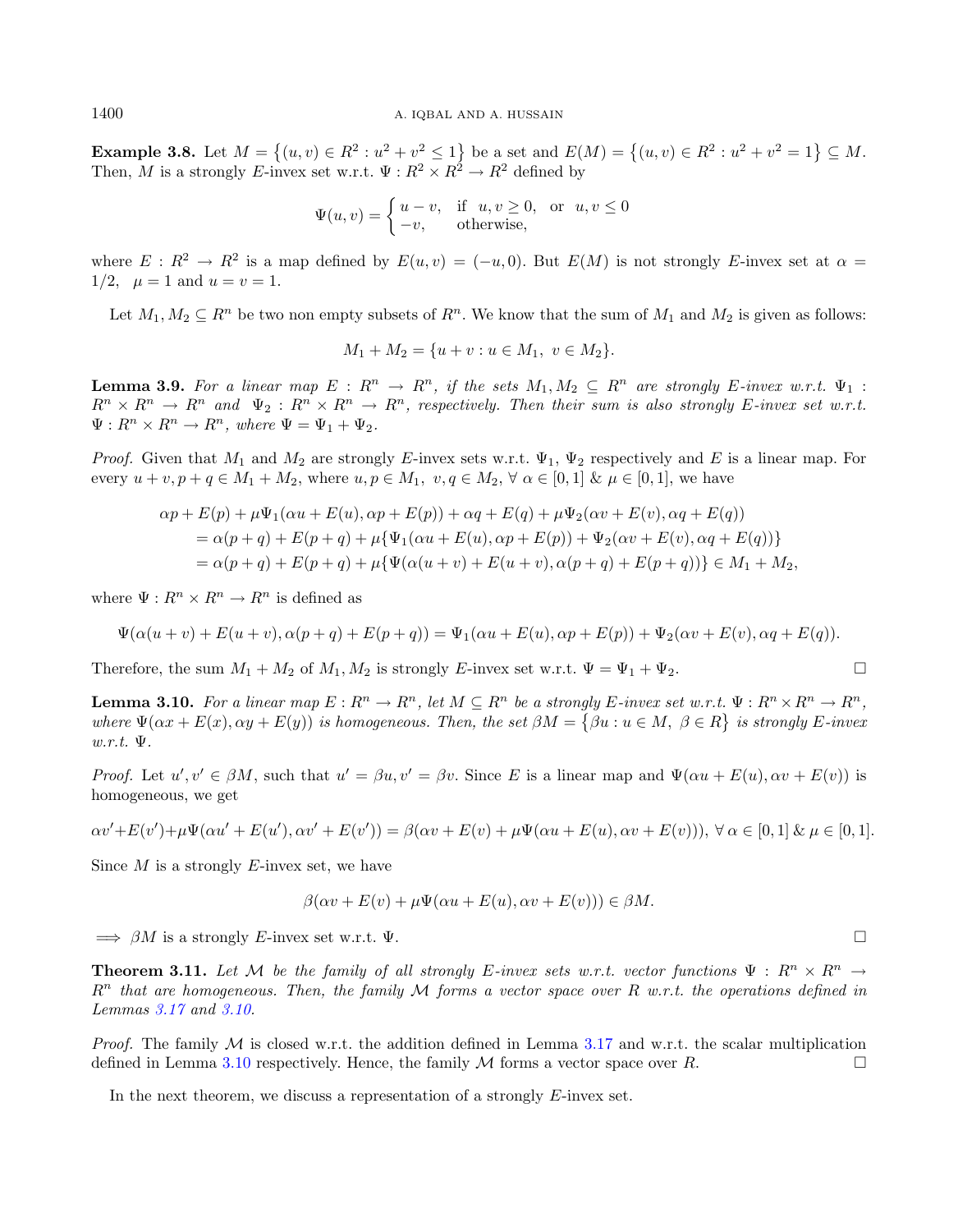**Theorem 3.12.** If the set M is a strongly E-invex set w.r.t.  $\Psi : R^n \times R^n \to R^n$ . Then, M has representation

$$
M = \bigcup_{\alpha v + E(v) \in M} \left\{ M_{\alpha v + E(v)} : \forall v \in M, \ \alpha \in [0, 1], \ \mu \in [0, 1] \right\},\
$$

where

$$
M_{\alpha v + E(v)} = \bigcup_{\alpha u + E(u) \in M} \left\{ \alpha v + E(v) + \mu \Psi(\alpha u + E(u), \alpha v + E(v)) : \forall u \in M, \ \alpha \in [0, 1], \ \mu \in [0, 1] \right\},\
$$

or

$$
M = \bigcup_{\alpha u + E(u) \in M} \bigcup_{\alpha v + E(v) \in M} \left\{ \alpha v + E(v) + \mu \Psi(\alpha u + E(u), \alpha v + E(v)) : \forall u, v \in M, \ \alpha \in [0, 1], \ \mu \in [0, 1] \right\}.
$$

Proof. From the Definition [3.17,](#page-5-0) we have

$$
\{\alpha v + E(v) + \mu \Psi(\alpha u + E(u), \alpha v + E(v)) : \alpha \in [0, 1], \ \mu \in [0, 1]\} \subseteq M,
$$
  

$$
\bigcup_{\alpha u + E(u) \in M} \{\alpha v + E(v) + \mu \Psi(\alpha u + E(u), \alpha v + E(v)) : \forall u \in M, \ \alpha \in [0, 1], \ \mu \in [0, 1]\} \subseteq M.
$$

Let 
$$
M_{\alpha v + E(v)} = \bigcup_{\alpha u + E(u) \in M} \left\{ \alpha v + E(v) + \mu \Psi(\alpha u + E(u), \alpha v + E(v)) : \forall u \in M, \alpha \in [0, 1], \mu \in [0, 1] \right\} \subseteq M,
$$
  

$$
\bigcup_{\alpha v + E(v) \in M} \left\{ M_{\alpha v + E(v)} : \forall v \in M, \alpha \in [0, 1], \mu \in [0, 1] \right\} \subseteq M.
$$
 (3.1)

The equality sign hold in [\(3.1\)](#page-4-0). Assume on contrary that

$$
\bigcup_{\alpha v+E(v)\in M} \left\{ M_{\alpha v+E(v)} : \ \forall \ v\in M, \ \alpha\in[0,1], \ \mu\in[0,1] \right\} \subset M.
$$

Then,  $\exists$  a point  $w \in M - \bigcup_{\alpha v + E(v) \in M} \left\{ M_{\alpha v + E(v)} : \forall v \in M, \alpha \in [0,1], \mu \in [0,1] \right\}$  such that

$$
w \notin \bigcup_{\alpha v + E(v) \in M} \left\{ M_{\alpha v + E(v)} : \ \forall \ v \in M, \ \alpha \in [0,1], \ \mu \in [0,1] \right\}.
$$

For  $w \in M$ , we have

$$
\alpha w + E(w) + \mu \Psi(\alpha u + E(u), \alpha w + E(w)) \in M_{\alpha w + E(w)}.
$$

Since  $M_{\alpha w+E(w)} \subseteq \bigcup_{\alpha v+E(v)\in M} \Big\{ M_{\alpha v+E(v)} : \ \forall \ v \in M, \ \alpha \in [0,1], \ \mu \in [0,1] \Big\}$ , which implies  $\alpha w+E(w)+$  $\mu\Psi(\alpha u + E(u), \alpha w + E(w)) \in \bigcup_{\alpha v + E(v) \in M} \Big\{ M_{\alpha v + E(v)} : \ \forall \ v \in M, \ \alpha \in [0, 1], \ \mu \in [0, 1] \Big\}.$ 

Then, 
$$
w \in \bigcup_{\alpha v + E(v) \in M} \left\{ M_{\alpha v + E(v)} : \forall v \in M, \alpha \in [0,1], \mu \in [0,1] \right\}
$$
, which is a contradiction. Therefore,

$$
M = \bigcup_{\alpha v + E(v) \in M} \{ M_{\alpha v + E(v)} : \ \forall \ v \in M, \ \alpha \in [0, 1], \ \mu \in [0, 1] \},
$$
  

$$
M = \bigcup_{\alpha v + E(v) \in M} \bigcup_{\alpha u + E(u) \in M} \{ \alpha v + E(v) + \mu \Psi(\alpha u + E(u), \alpha v + E(v)) : \forall \ u, v \in M, \ \alpha \in [0, 1], \ \mu \in [0, 1] \}.
$$

<span id="page-4-0"></span>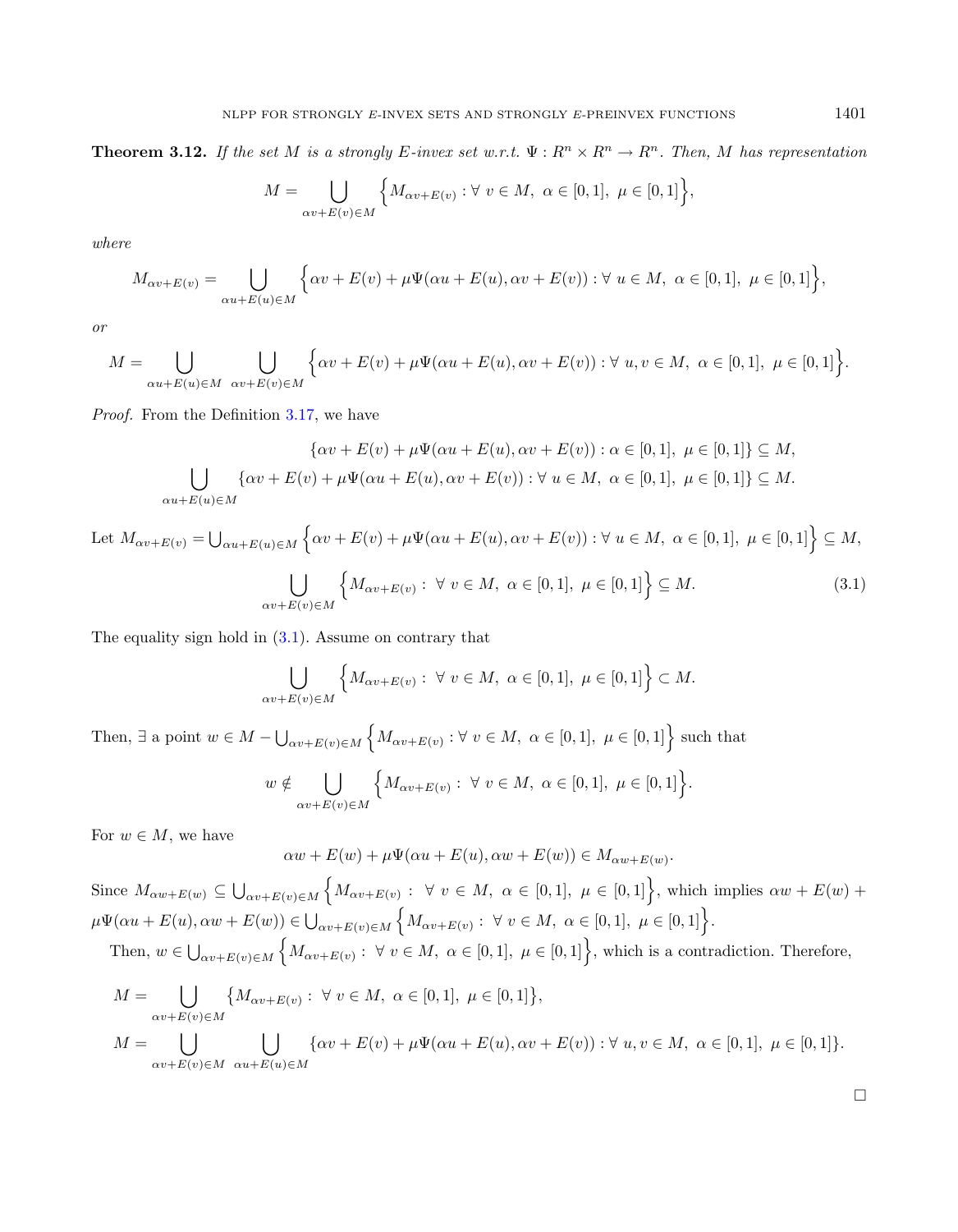**Definition 3.13.** Let  $M \subseteq R^n$  be a non empty strongly E-invex set. A function  $f : M \subseteq R^n \to R$  is called strongly E-preinvex w.r.t.  $\Psi$  on M, if  $\forall u, v \in M$ ,  $\alpha \in [0, 1]$  &  $\mu \in [0, 1]$ , we have

$$
f(\alpha v + E(v) + \mu \Psi(\alpha u + E(u), \alpha v + E(v))) \leq \mu f(E(u)) + (1 - \mu)f(E(v)).
$$

If the above inequality is strict for all  $u, v \in M$ ,  $\alpha u + E(u) \neq \alpha v + E(v)$ ,  $\forall \alpha \in [0, 1]$  &  $\mu \in (0, 1)$ . Then, the function  $f$  is called strictly strongly  $E$ -preinvex.

If  $\Psi(\alpha u + E(u), \alpha v + E(v)) = (\alpha u + E(u) - \alpha v - E(v))$ , then the function f changes to strongly E-convex, defined in Definition [2.2.](#page-1-4)

**Remark 3.14.** For  $\alpha = 0$ , strongly E-preinvex function reduces to E-preinvex function, defined in Definition [2.4.](#page-1-5)

**Example 3.15.** Let  $f : R \to R$  be defined by

$$
f(u) = \begin{cases} 1 - u, & \text{if } 0 \le u \le 1, \\ 1 + u, & \text{if } -1 \le u \le 0, \end{cases}
$$

and  $E: R \to R$  be a map defined by  $E(u) = 0$ . The function f is strongly E-preinvex w.r.t.  $\Psi: R \times R \to R$ , where

$$
\Psi(u,v) = \begin{cases} u-v, & \text{if } u \ge 0, v \ge 0, \\ -v, & \text{if } u \le 0, v \le 0, \\ 0, & \text{otherwise.} \end{cases}
$$

**Remark 3.16.** Note that a strongly E-preinvex function w.r.t.  $\Psi: R^n \times R^n \to R^n$  need not be a strongly E-convex function.

<span id="page-5-0"></span>**Theorem 3.17.** If  $f : M \subseteq R^n \to R$  is strongly E-preinvex function on a strongly E-invex set M, then  $f(\alpha v + E(v)) \leq f(E(v)), \forall v \in M \& \alpha \in [0,1].$ 

*Proof.* Since f is strongly E-preinvex function on a strongly E-invex set  $M, \forall u, v \in M, \alpha \in [0, 1]$  &  $\mu \in [0, 1]$ , we have

$$
\alpha v + E(v) + \mu \Psi(\alpha u + E(u), \alpha v + E(v)) \in M,
$$

and

$$
f(\alpha v + E(v) + \mu \Psi(\alpha u + E(u), \alpha v + E(v))) \leq \mu f(E(u)) + (1 - \mu)f(E(v)).
$$

If  $\mu = 0$ , then we get  $f(\alpha v + E(v)) \le f(E(v)) \ \forall \ v \in M \ \& \ \alpha \in [0,1].$ 

**Theorem 3.18.** Let  $M \subseteq R^n$  be a strongly E-invex set. If  $f_i : M \subseteq R^n \to R$ ,  $1 \le i \le m$ , are non negative strongly  $E$ -preinvex functions on  $M$ , then linear combination of strongly  $E$ -preinvex functions is also strongly E-preinvex function, i.e., for  $a_i \geq 0$ ,  $1 \leq i \leq m$ , then the function

$$
h = \sum_{i=1}^{m} a_i f_i
$$

is a strongly  $E$ -preinvex on  $M$ .

*Proof.* Since  $f_i$ ,  $1 \leq i \leq m$ , are strongly E-preinvex functions on strongly E-invex set M, then  $\forall u, v \in M$ ,  $\alpha \in [0, 1]$  &  $\mu \in [0, 1]$ , we have

$$
\alpha v + E(v) + \mu \Psi(\alpha u + E(u), \alpha v + E(v)) \in M,
$$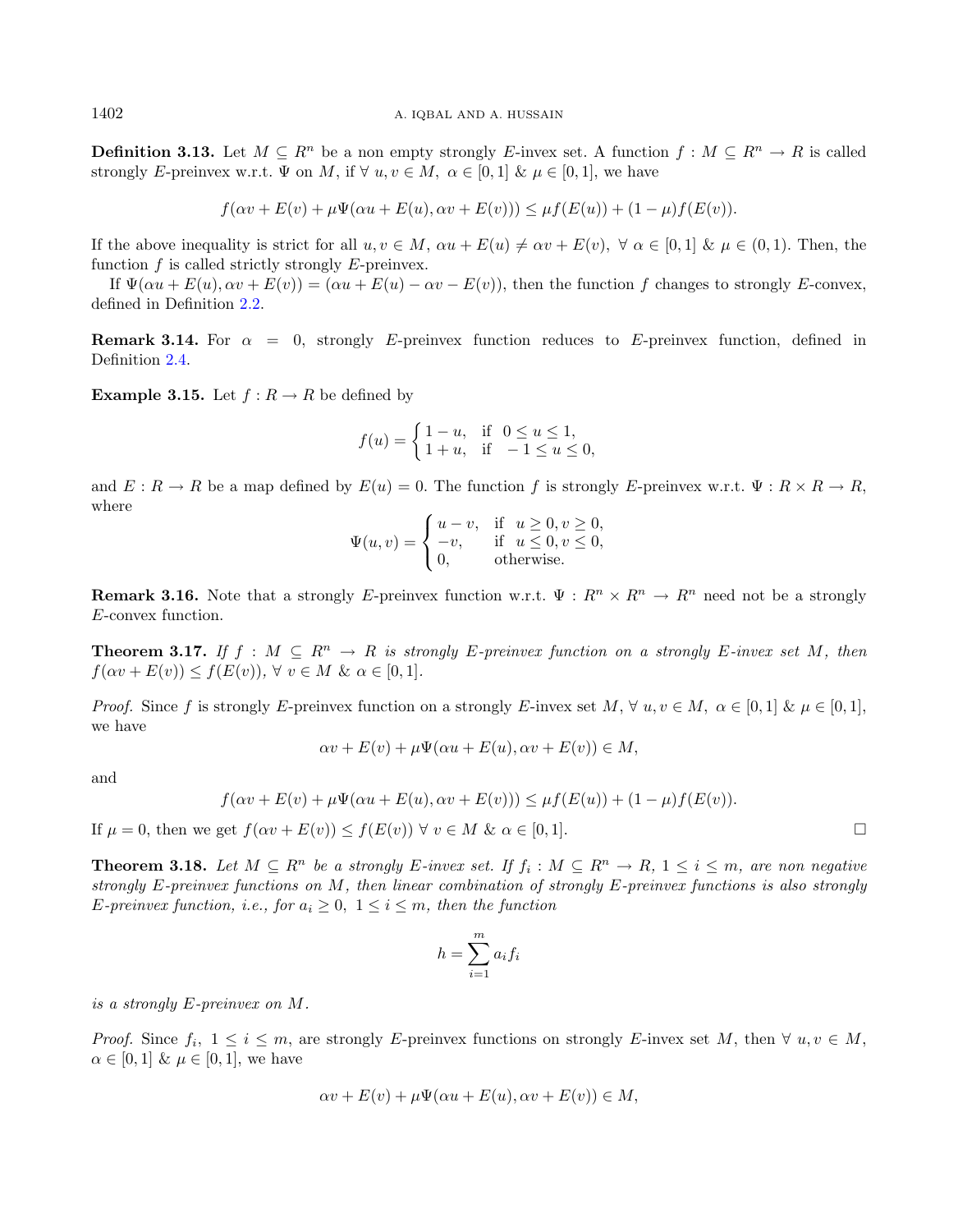and

$$
h(\alpha v + E(v) + \mu \Psi(\alpha u + E(u), \alpha v + E(v))) = \sum_{i=1}^{m} a_i f_i(\alpha v + E(v) + \mu \Psi(\alpha u + E(u), \alpha v + E(v)))
$$
  

$$
\leq \mu \sum_{i=1}^{m} a_i f_i(E(u)) + (1 - \mu) \sum_{i=1}^{m} a_i f_i(E(v)),
$$
  

$$
= \mu h(E(u)) + (1 - \mu) h(E(v)).
$$

Thus, the function h is strongly E-preinvex on M.

The prepseudoinvex function was defined by Jeyakumar  $[11]$ . Now, we introduce strongly pseudo  $E$ -preinvex function on strongly  $E$ -invex set, which is given as follows:

**Definition 3.19.** Let  $M \subseteq R^n$  be a strongly E-invex set. A function  $f : M \subseteq R^n \to R$  is called strongly pseudo E-preinvex w.r.t.  $\Psi$  on M, if  $\exists$  strictly positive function  $h: R^n \times R^n \to R$  such that

$$
f(E(u)) < f(E(v)) \implies f(\alpha v + E(v) + \mu \Psi(\alpha u + E(u), \alpha v + E(v))) \le f(E(v)) + \mu(\mu - 1)h(E(u), E(v)),
$$
\n
$$
\forall u, v \in M, \alpha \in [0, 1] \& \mu \in [0, 1].
$$

For  $\alpha = 0$  it reduces to E-prepseudoinvex function.

In the next theorem, we discuss a relationship between strongly  $E$ -preinvex function and strongly pseudo E-preinvex function.

**Theorem 3.20.** Let  $M \subseteq R^n$  be a strongly E-invex set and  $f : M \subseteq R^n \to R$  be a strongly E-preinvex function w.r.t.  $\Psi$  on M. Then, f is strongly pseudo E-preinvex function on M.

*Proof.* Let  $f(E(u)) < f(E(v))$ . Since f is a strongly E-preinvex function on M, for every  $u, v \in M$ ,  $\alpha \in$ [0, 1] &  $\mu \in [0, 1]$ , we have

$$
f(\alpha v + E(v) + \mu \Psi(\alpha u + E(u), \alpha v + E(v))) \leq \mu f(E(u)) + (1 - \mu)f(E(v))
$$
  
=  $f(E(v)) + \mu(f(E(u)) - f(E(v)))$   
 $\leq f(E(v)) + \mu(1 - \mu)(f(E(u)) - f(E(v)))$   
=  $f(E(v)) + \mu(\mu - 1)(f(E(v)) - f(E(u)))$   
=  $f(E(v)) + \mu(\mu - 1)h(E(u), (E(v)),$ 

where  $h(E(u), E(v)) = f(E(v)) - f(E(u)) > 0$ . Therefore, the function f is strongly pseudo E-preinvex on  $M$ .

**Theorem 3.21.** Let  $M \subseteq R^n$  be a strongly E-invex set and  $\{f_i\}_{i \in I}$  be a collection of functions defined on M such that  $\forall u \in M$ ,  $\sup_{i \in I} f_i(u)$  exists in R. Let  $f : M \to R$  be a function defined by  $f(u) = \sup_{i \in I} f_i(u)$ ,  $\forall u \in R$ M. If  $f_i: M \to R$ , for every  $i \in I$ , are strongly E-preinvex functions on M, then f is strongly E-preinvex on  $M$ .

*Proof.* Suppose that  $f_i: M \to R$ , for every  $i \in I$ , are strongly E-preinvex functions on M, then  $\forall u, v \in M$ ,  $\alpha \in [0, 1]$  &  $\mu \in [0, 1]$ , we have

$$
f_i(\alpha v + E(v) + \mu \Psi(\alpha u + E(u), \alpha v + E(v))) \leq \mu f_i(E(u)) + (1 - \mu) f_i(E(v))
$$
  
\n
$$
\sup_{i \in I} f_i(\alpha v + E(v) + \mu \Psi(\alpha u + E(u), \alpha v + E(v))) \leq \mu \sup_{i \in I} f_i(E(u)) + (1 - \mu) \sup_{i \in I} f_i(E(v))
$$
  
\n
$$
= \mu f(E(u)) + (1 - \mu) f(E(v)),
$$
  
\n
$$
f(\alpha v + E(v) + \mu \Psi(\alpha u + E(u), \alpha v + E(v))) \leq \mu f(E(u)) + (1 - \mu) f(E(v)).
$$

 $\Box$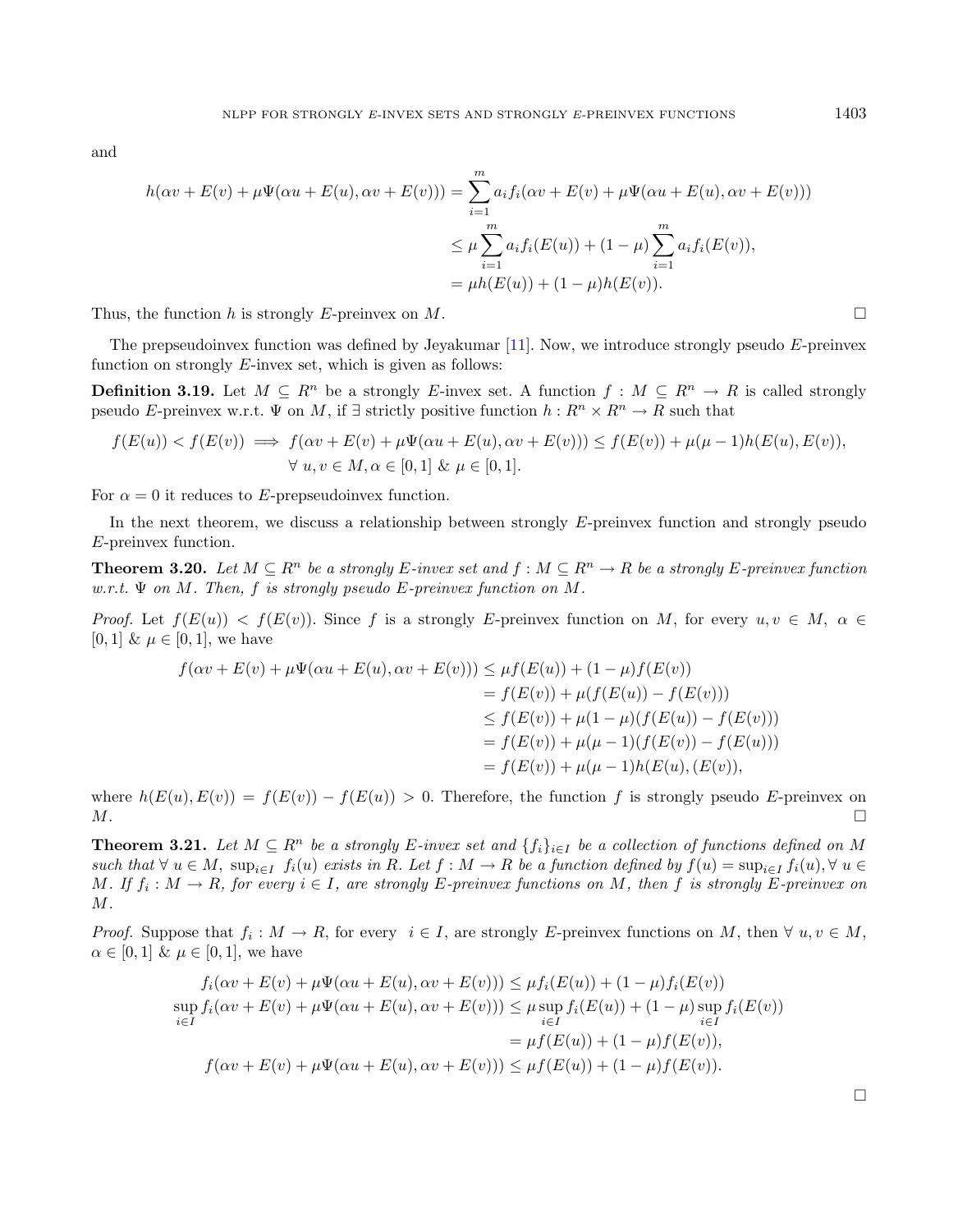**Definition 3.22.** Let  $N \subseteq R^n \times R$ ,  $E: R^n \to R^n$ , and  $E_0: R \to R$ . A set N is called strongly G-invex set w.r.t.  $\Psi$ , if  $\forall$   $(u, \gamma)$ ,  $(v, \delta) \in N$ ,  $\alpha \in [0, 1]$  &  $\mu \in [0, 1]$ 

$$
(\alpha v + E(v) + \mu \Psi(\alpha u + E(u), \alpha v + E(v)), \quad \mu E_0(\gamma) + (1 - \mu) E_0(\delta)) \in N.
$$

The set  $M \subseteq R^n$  is strongly E-invex if and only if  $M \times R$  is strongly G-invex set w.r.t.  $\Psi$ . The  $epi(f)$  is defined by

$$
epi(f) = \{(u, \gamma) \in M \times R : f(u) \le \gamma\}.
$$

Next, we discuss an important characterization of strongly E-preinvex function in terms of its  $epi(f)$ .

<span id="page-7-0"></span>**Theorem 3.23.** Let  $M \subseteq R^n$  be a strongly E-invex set w.r.t.  $\Psi : R^n \times R^n \to R^n$ . Let  $f : M \subseteq R^n \to R$  be a function and  $E_0 : R \to R$  be a map such that  $E_0(f(u) + t) = f(E(u)) + t$ , where  $t \ge 0$ . The function f is strongly E-preinvex on M if and only if  $epi(f)$  is strongly G-invex on  $M \times R$ .

*Proof.* Let  $(u, \gamma), (v, \delta) \in epi(f)$ . Since M is strongly E-invex set, we have

 $\alpha v + E(v) + \mu \Psi(\alpha u + E(u), \alpha v + E(v)) \in M,$ 

for all  $u, v \in M$ ,  $\alpha \in [0, 1]$  &  $\mu \in [0, 1]$ . Let  $E_0(\gamma)$  and  $E_0(\delta)$  be such that

 $f(E(u)) \leq E_0(\gamma)$ ,  $f(E(v)) \leq E_0(\delta)$ .

Then,  $(E(u), E_0(\gamma)), (E(v), E_0(\delta)) \in epi(f)$ . Since the function f is strongly E-preinvex on M, we get

$$
f(\alpha v + E(v) + \mu \Psi(\alpha u + E(u), \alpha v + E(v))) \leq \mu f(E(u)) + (1 - \mu) f(E(v))
$$
  

$$
\leq \mu E_0(\gamma) + (1 - \mu) E_0(\delta).
$$

Thus,

$$
(\alpha v + E(v) + \mu \Psi(\alpha u + E(u), \alpha v + E(v)), \mu E_0(\gamma) + (1 - \mu)E_0(\delta)) \in epi(f).
$$

Therefore, the set  $epi(f)$  is strongly G-invex on  $M \times R$ .

Conversely, let  $epi(f)$  be a strongly G-invex set on  $M \times R$ . Let  $u, v \in M$ ,  $\alpha \in [0, 1]$  &  $\mu \in [0, 1]$ . Then,  $(u, f(u)),(v, f(v)) \in epi(f)$ . Since  $epi(f)$  is strongly G-invex on  $M \times R$ , we have

 $(\alpha v + E(v) + \alpha \Psi(\alpha u + E(u), \alpha v + E(v)), \ \alpha E_0(f(u)) + (1 - \alpha)E_0(f(v))) \in epi(f),$ 

which implies that

$$
f(\alpha v + E(v) + \mu \Psi(\alpha u + E(u), \alpha v + E(v))) \leq \mu E_0(f(u)) + (1 - \mu)E_0(f(v)),
$$
  

$$
\leq \mu f(E(u)) + (1 - \mu)f(E(v)).
$$

Thus, the function f is strongly E-preinvex on M.

**Theorem 3.24.** Let  $\{M_{i\in I}\}\$ be a collection of strongly G-invex sets in  $R^n \times R$  w.r.t.  $\Psi: R^n \times R^n \to R^n$ , then the intersection  $\bigcap_{i\in I} M_i$  of  $M_i$  is a strongly G-invex set.

*Proof.* Let  $(u, \gamma), (v, \delta) \in \bigcap_{i \in I} M_i, \forall i \in I$ , then  $(u, \gamma), (v, \delta) \in M_i, \forall i \in I$ . Since each  $M_i$  are strongly G-invex sets, we have

$$
(\alpha v + E(v) + \mu \Psi(\alpha u + E(u), \alpha v + E(v)), \mu E_0(\gamma) + (1 - \mu)E_0(\delta)) \in M_i, \quad \forall \alpha \in [0, 1] \& \mu \in [0, 1],
$$

which implies

$$
\left(\alpha v + E(v) + \mu \Psi(\alpha u + E(u), \alpha v + E(v)), \mu E_0(\gamma) + (1 - \mu) E_0(\delta)\right) \in \bigcap_{i \in I} M_i, \quad \forall \alpha \in [0, 1] \& \mu \in [0, 1].
$$

 $\Box$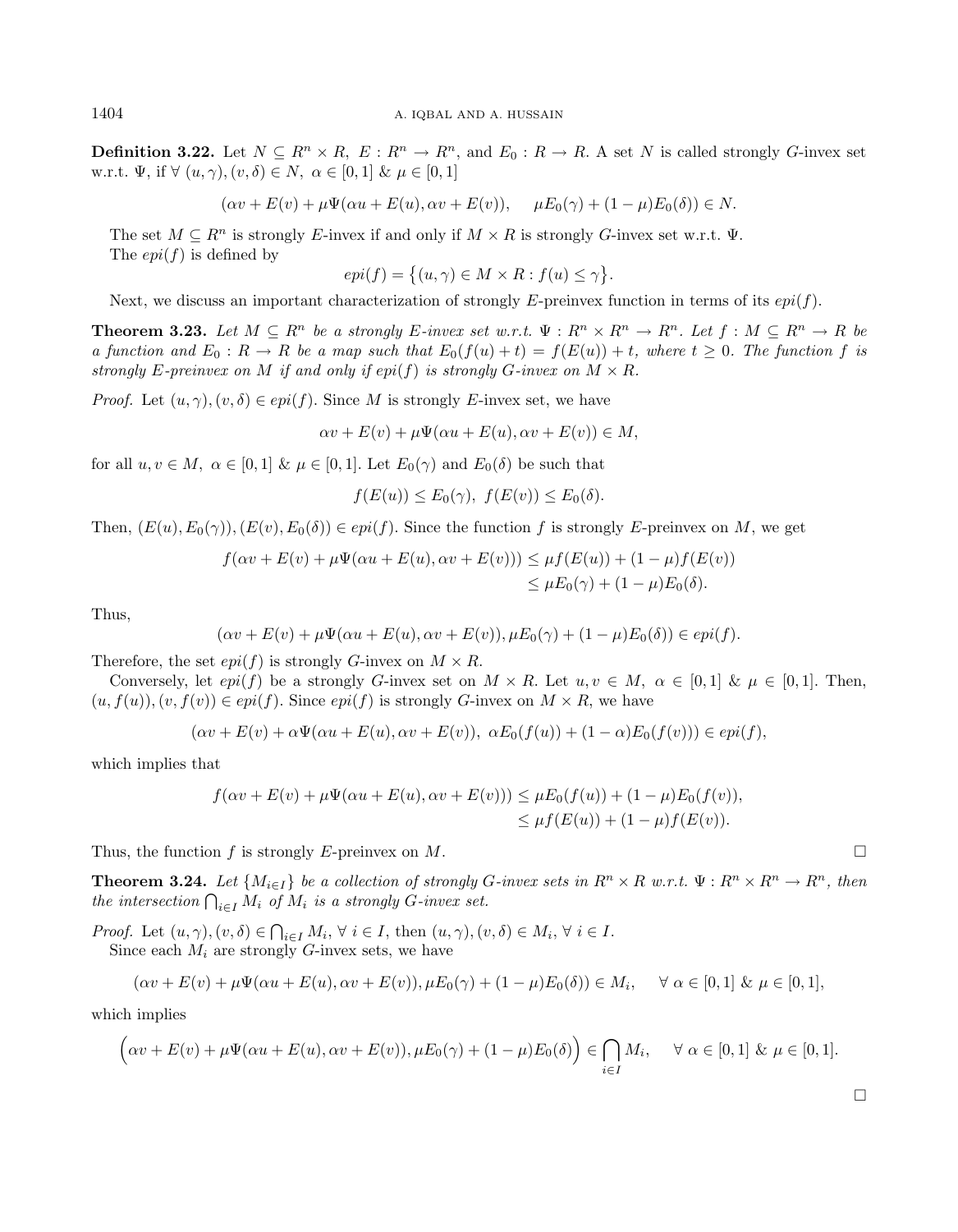**Theorem 3.25.** Let  $E: R^n \to R^n$ ,  $E_0: R \to R$  be maps such that  $E_0(f(u) + t) = f(E(u)) + t$ , where  $t \geq 0$ . Suppose that the family  $\{f_i\}_{i\in I}$  of strongly E-preinvex functions are bounded above on a strongly E-invex set  $M \subseteq R^n$ . Then, the real valued function  $f(u) = \sup_{i \in I} f_i(u)$  is a strongly E-preinvex on M.

*Proof.* Since each  $f_i$ ,  $i \in I$ , are strongly E-preinvex functions on strongly E-invex set M, then by Theorem [3.23,](#page-7-0) an  $epi(f_i)$  of  $f_i$ ,

$$
epi(f_i) = \{(u, \gamma) \in M \times R : f_i(u) \le \gamma\}
$$

is strongly G-invex on  $M \times R$ . Thus,

$$
\bigcap_{i \in I} epi(f_i) = \bigcap_{i \in I} \left\{ (u, \gamma) \in M \times R : f_i(u) \le \gamma \right\}
$$

$$
= \left\{ (u, \gamma) \in M \times R : f(u) \le \gamma \right\},\
$$

where  $f(u) = \sup_{i \in I} f_i(u)$  is also strongly G-invex. By Theorem [3.23,](#page-7-0) the function f is strongly E-preinvex on  $M$ .

**Theorem 3.26.** Let  $M \subseteq R^n$  be strongly E-invex set and  $f: R^n \to R$  be a strongly E-preinvex w.r.t.  $\Psi$  on M. Let  $\phi: R \to R$  be a positively homogeneous non-decreasing function, then the composition  $\phi \circ f$  is strongly  $E$ -preinvex on  $M$ .

*Proof.* Since f is strongly E-preinvex function on strongly E-invex M. Then, for every  $u, v \in M$ ,  $\alpha \in [0, 1]$  &  $\mu \in$  $[0, 1]$  we have

$$
f(\alpha v + E(v) + \mu \Psi(\alpha u + E(u), \alpha v + E(v))) \leq \mu f(E(u)) + (1 - \mu)f(E(v)).
$$

Since  $\phi$  is positively homogeneous non-decreasing function, we obtain

$$
\phi \circ f(\alpha v + E(v) + \mu \Psi(\alpha u + E(u), \alpha v + E(v)) \leq \phi \circ (\mu f(E(u)) + (1 - \mu)f(E(v))
$$
  
= 
$$
\mu \phi(f(E(u))) + (1 - \mu)\phi(f(E(v)))
$$
  
= 
$$
\mu \phi \circ f(E(u)) + (1 - \mu)\phi \circ f(E(v))).
$$

 $\Box$ 

**Theorem 3.27.** Let  $g_i: R^n \to R$ ,  $1 \leq i \leq k$  be strongly E-preinvex functions on  $R^n$  w.r.t.  $\Psi$ . If  $E(M) \subseteq M$ . Then, the set

$$
M = \{ u \in R^n : g_i(u) \le 0, \quad 1 \le i \le k \}
$$

is strongly  $E$ -invex.

*Proof.* Since  $g_i(u)$ ,  $1 \le i \le k$ , are strongly E-preinvex functions, for every  $u, v \in M \subseteq R^n$ ,  $\alpha \in [0, 1]$   $\& \mu \in [0, 1]$ , we have

$$
g_i(\alpha v + E(v) + \mu \Psi(\alpha u + E(u), \alpha v + E(v))) \leq \mu(g_i(E(u)) + (1 - \mu)(g_i(E(v)))
$$
  
\$\leq 0\$,

where we used the assumption  $E(S) \subseteq S$  to get the right hand side of the above inequality. Hence,

$$
\alpha v + E(v) + \mu \Psi(\alpha u + E(u), \alpha v + E(v)) \in M.
$$

Therefore, the set M is strongly E-invex.

Now, we define the strongly  $E$ -invex function on strongly  $E$ -invex set as follows: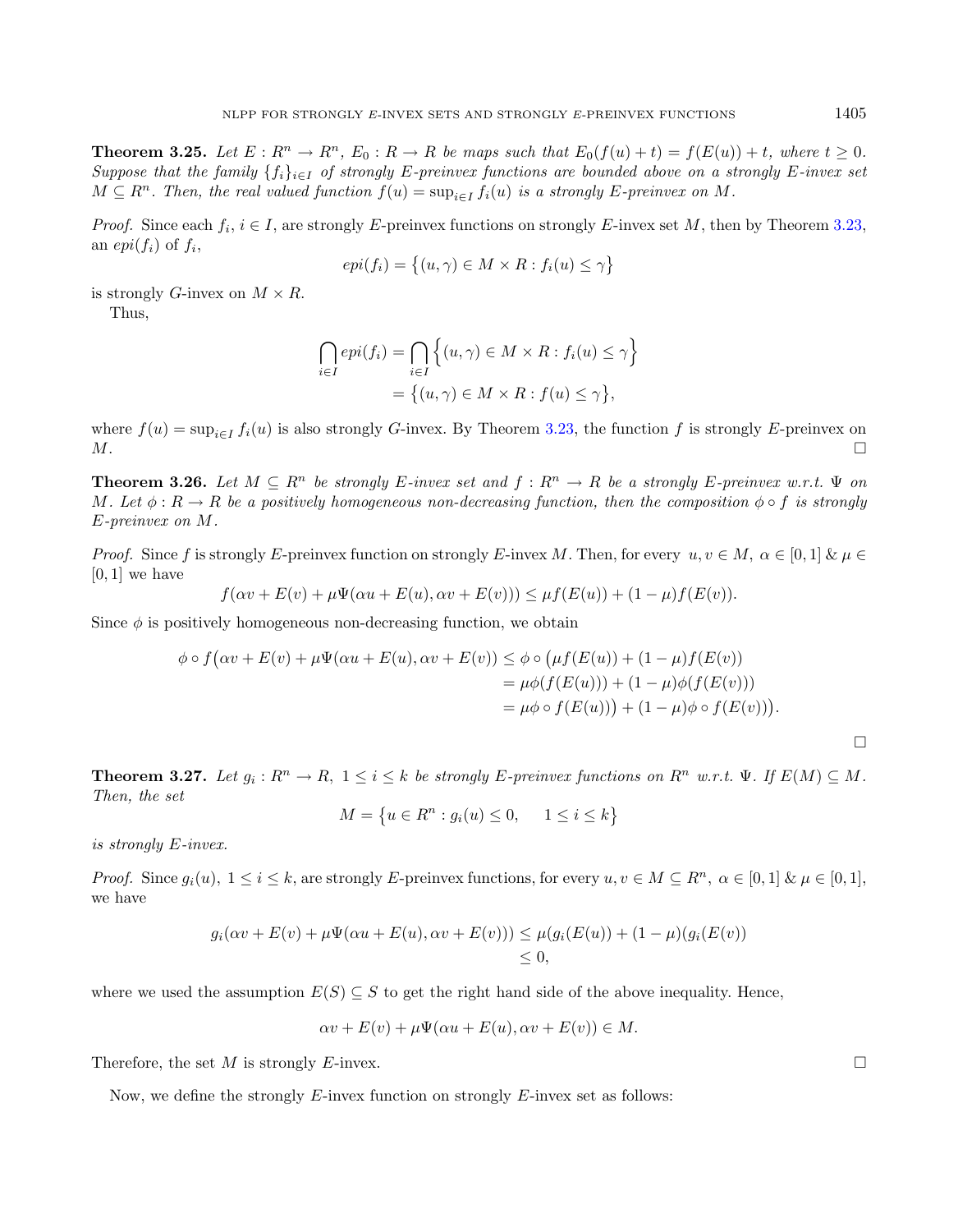**Definition 3.28.** Let  $M \subseteq R^n$  be a strongly E-invex set and  $f : M \to R$  be differentiable function on M. A function f is called strongly E-invex w.r.t.  $\Psi$  on M, if  $\forall u, v \in M$  and  $\alpha \in [0, 1]$ , we have

$$
\nabla f(E(v)) \Psi(\alpha u + E(u), \alpha v + E(v))^T \le f(E(u)) - f(E(v)).
$$

If  $\alpha = 0$ , then the function f is E-invex, defined by Jaiswal *et al.* [\[10\]](#page-12-13).

Motivated by Mohan *et al.* [\[18\]](#page-13-0) and Kumari *et al.* [\[14\]](#page-12-14), we introduce the **Condition A** as follows:

**Condition A**. For a onto map  $E : M \to M$ , let  $M \subseteq R^n$  be a strongly E-invex set w.r.t.  $\Psi : R^n \times R^n \to R^n$ . suppose for every  $u, v \in M$ ,  $\alpha \in [0, 1]$  &  $\mu \in [0, 1]$ ,  $\exists \overline{v} \in M$  such that

<span id="page-9-0"></span>
$$
E(\bar{v}) = \alpha v + E(v) + \mu \Psi(\alpha u + E(u), \alpha v + E(v)) \in M.
$$

Then, the map  $\Psi$  satisfies condition A if:

**A1**: 
$$
\Psi(\alpha v + E(v), \alpha \overline{v} + E(\overline{v})) = -\mu(\alpha \overline{v} + \Psi(\alpha u + E(u), \alpha v + E(v))),
$$
  
**A2**: 
$$
\Psi(\alpha u + E(u), \alpha \overline{v} + E(\overline{v})) = (1 - \mu)(\alpha \overline{v} + \Psi(\alpha u + E(u), \alpha v + E(v))).
$$

Together A1 and A2 is called Condition A.

For  $\alpha = 0$ ,  $E(u) = u$ , Condition A reduces to the Condition C defined by Mohan and Neogy [\[18\]](#page-13-0).

In the next theorem, we show an important relation of differentiable strongly  $E$ -invex function with Condition A, which is strongly  $E$ -preinvex function.

**Theorem 3.29.** Let  $M \subseteq R^n$  be an open strongly E-invex set w.r.t.  $\Psi$  and an onto map  $E : M \to M$ . If the function  $f : M \to R$  is differentiable strongly E-invex w.r.t.  $\Psi$  on M and  $\Psi$  satisfies Condition A. Then, the function f is strongly  $E$ -preinvex w.r.t.  $\Psi$  on M.

*Proof.* Let  $u, v \in M$ . Since M is a strongly E-invex set and E be an onto map,  $\exists \bar{v} \in M$  such that

<span id="page-9-2"></span><span id="page-9-1"></span>
$$
E(\bar{v}) = \alpha v + E(v) + \Psi(\alpha u + E(u), \alpha v + E(v)) \in M,
$$

for every  $u, v \in M$ ,  $\alpha \in [0, 1]$  &  $\mu \in [0, 1]$ .

By Definition of strongly E-invexity of f, for  $u, \overline{v} \in M$ , we get

$$
\nabla f(E(\bar{v}))\Psi(\alpha u + E(u), \alpha \bar{v} + E(\bar{v}))^T \le f(E(u)) - f(E(\bar{v})).
$$
\n(3.2)

Similarly, strongly E-invexity of f, for  $v, \overline{v} \in M$ , we get

$$
\nabla f(E(\bar{v}))\Psi(\alpha v + E(v), \alpha \bar{v} + E(\bar{v}))^T \le f(E(v)) - f(E(\bar{v})).
$$
\n(3.3)

On multiplying [\(3.2\)](#page-9-0) by  $\mu$ , [\(3.3\)](#page-9-1) by  $(1 - \mu)$  and adding them, we get

$$
\nabla f(E(\bar{v}))\left(\mu\Psi(\alpha u + E(u), \alpha \bar{v} + E(\bar{v}))^T + (1 - \mu)\Psi(\alpha v + E(v), \alpha \bar{v} + E(\bar{v}))^T\right) \leq \mu f(E(u)) + (1 - \mu)f(E(v)) - f(E(\bar{v})).
$$
\n(3.4)

Since  $\Psi$  satisfies Condition A, we have

$$
\mu\Psi(\alpha u + E(u), \alpha \bar{v} + E(\bar{v}))^T + (1 - \mu)\Psi(\alpha v + E(v), \alpha \bar{v} + E(\bar{v}))^T = 0.
$$

Hence, [\(3.4\)](#page-9-2) reduces to

$$
f(\alpha v + E(v) + \mu \Psi(\alpha u + E(u), \alpha v + E(v))) \leq \mu f(E(u)) + (1 - \mu)f(E(v)).
$$

Therefore, the function f is strongly E-preinvex w.r.t.  $\Psi$  on M.

**Remark 3.30.** Unlike differentiable  $E$ -preinvex functions, differentiable strongly  $E$ -preinvex functions need not be strongly  $E$ -invex functions.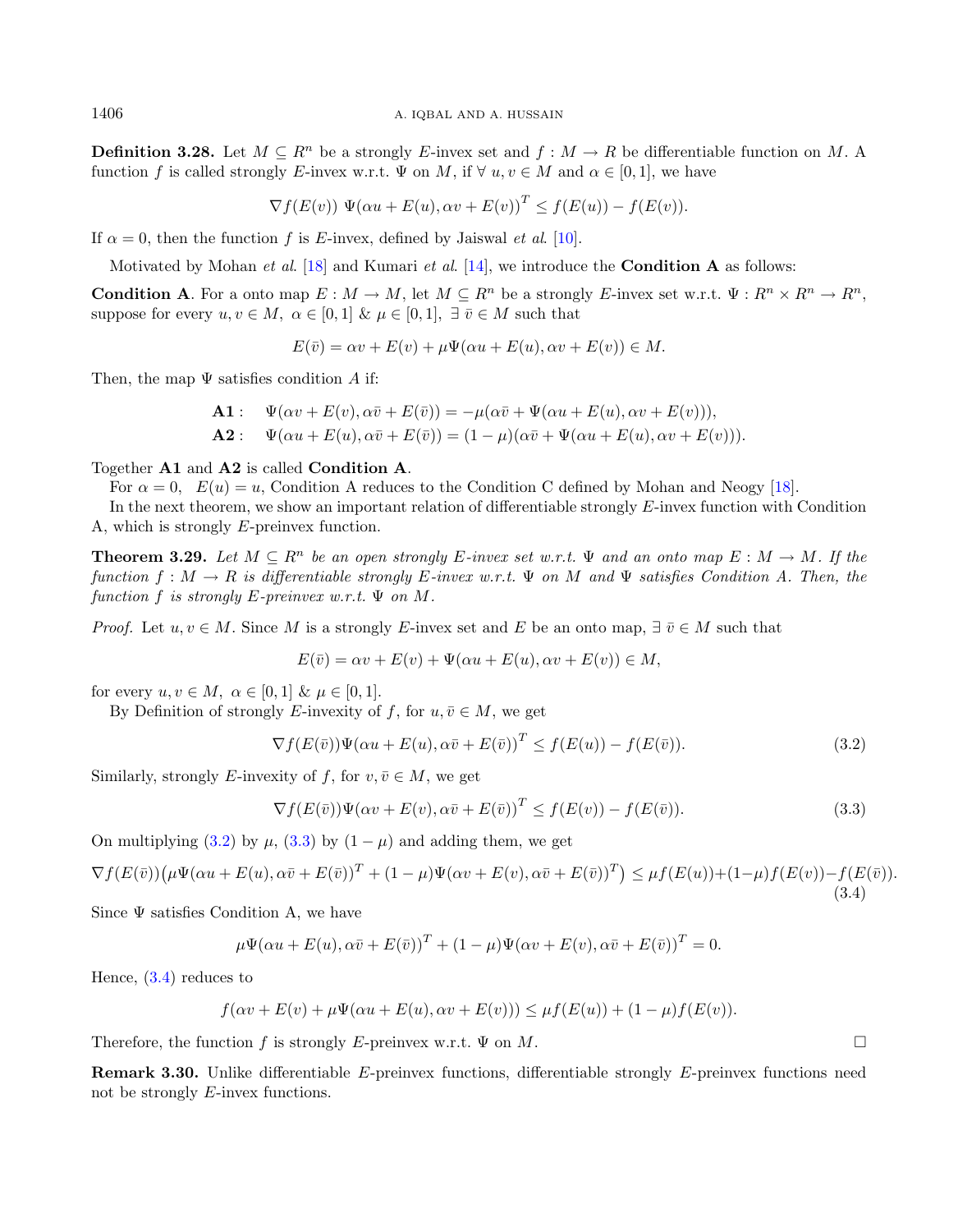## 4. STRONGLY E-PREINVEX PROGRAMMING PROBLEM

<span id="page-10-0"></span>In this section, we consider the nonlinear programming problem as an application for strongly  $E$ -preinvex functions, known as strongly E-preinvex programming problem, which generalizes the results obtained by Fulga et al. [\[4\]](#page-12-10) and Youness [\[25\]](#page-13-8).

<span id="page-10-2"></span><span id="page-10-1"></span>
$$
(P)\begin{cases}\n\text{Min } f_0(u),\\ \nf_j(u) \le 0, \quad 1 \le j \le m, \\ \nu \in R^n,\n\end{cases} \tag{4.1}
$$

where  $f_0 : R^n \to R$  and  $f_j : R^n \to R$ ,  $1 \le j \le m$ , are strongly E-preinvex functions on  $R^n$ .

Let  $X$  represents non empty set of feasible solutions *i.e.*,

$$
X = \{ u \in R^n : f_j(u) \le 0, \ 1 \le j \le m \}. \tag{4.2}
$$

<span id="page-10-3"></span>**Lemma 4.1.** For a linear map  $E_0: R \to R$ , the set X is a strongly E-invex set.

*Proof.* Since  $f_i : R^n \to R$ ,  $1 \leq j \leq m$ , are strongly E-preinvex functions on  $R^n$ , by Theorem [3.23,](#page-7-0) the  $epi(f_i)$ are strongly G-invex sets. Let  $(u, 0), (v, 0) \in epi(f_i)$  and  $u, v \in X$ , we have

$$
(\alpha v + E(v) + \mu \Psi(\alpha u + E(u), \alpha v + E(v)), \ \mu E_0(0) + (1 - \mu)E_0(0)) \in epi(f_j), \quad \forall \ \alpha \in [0, 1] \ \& \ \mu \in [0, 1],
$$
  

$$
(\alpha v + E(v) + \mu \Psi(\alpha u + E(u), \alpha v + E(v)), \ 0) \in epi(f_j), \quad \forall \ \alpha \in [0, 1] \ \& \ \mu \in [0, 1],
$$

or

$$
f_j(\alpha v + E(v) + \mu \Psi(\alpha u + E(u), \alpha v + E(v))) \le 0.
$$

Hence, the set X is strongly E-invex.

**Theorem 4.2.** Let  $f_i: R^n \to R$ ,  $0 \leq j \leq m$ , be strongly E-preinvex functions on  $R^n$  and X be the non-empty set of feasible solutions defined by  $(4.2)$ . Then,  $X_{\text{opt}}$  is a strongly E-invex set, where  $X_{\text{opt}}$  represents the set of optimal solutions of the problem [\(4.1\)](#page-10-2).

*Proof.* Let  $u, v, E(u), E(v) \in X_{\text{opt}} \subset X$ , then we have  $f_0(u) = f_0(v) = f_0(E(u)) = f_0(E(v)) = \min_{w \in X} f_0(w)$ , denoted by  $f_0$ .

Since  $u, v, E(u), E(v) \in X$ , for every  $\alpha \in [0, 1]$  &  $\mu \in [0, 1]$ , we get

$$
f_0(\alpha v + E(v) + \mu \Psi(\alpha u + E(u), \alpha v + E(v))) \leq \mu f_0(E(u)) + (1 - \mu)f_0(E(v)) = f_0.
$$

Therefore, for any  $\alpha \in [0, 1]$  &  $\mu \in [0, 1]$ , we obtained

$$
f_0(\alpha v + E(v) + \mu \Psi(\alpha u + E(u), \alpha v + E(v))) = f_0,
$$

*i.e.*,

$$
\alpha v + E(v) + \mu \Psi(\alpha u + E(u), \alpha v + E(v)) \in X_{\text{opt}}.
$$

Hence, the set  $X_{\text{opt}}$  is strongly E-invex.

**Theorem 4.3.** Let  $f_0 : R^n \to R$  be a strictly strongly E-preinvex function on  $R^n$ ,  $f_i : R^n \to R$ ,  $1 \leq j \leq m$ , be strongly E-preinvex functions on  $R^n$  and the set X be a non empty. If  $u^*$  is a local minimum point of [\(4.1\)](#page-10-2), then  $u^*$  is a strict global minimum point of  $(4.1)$ .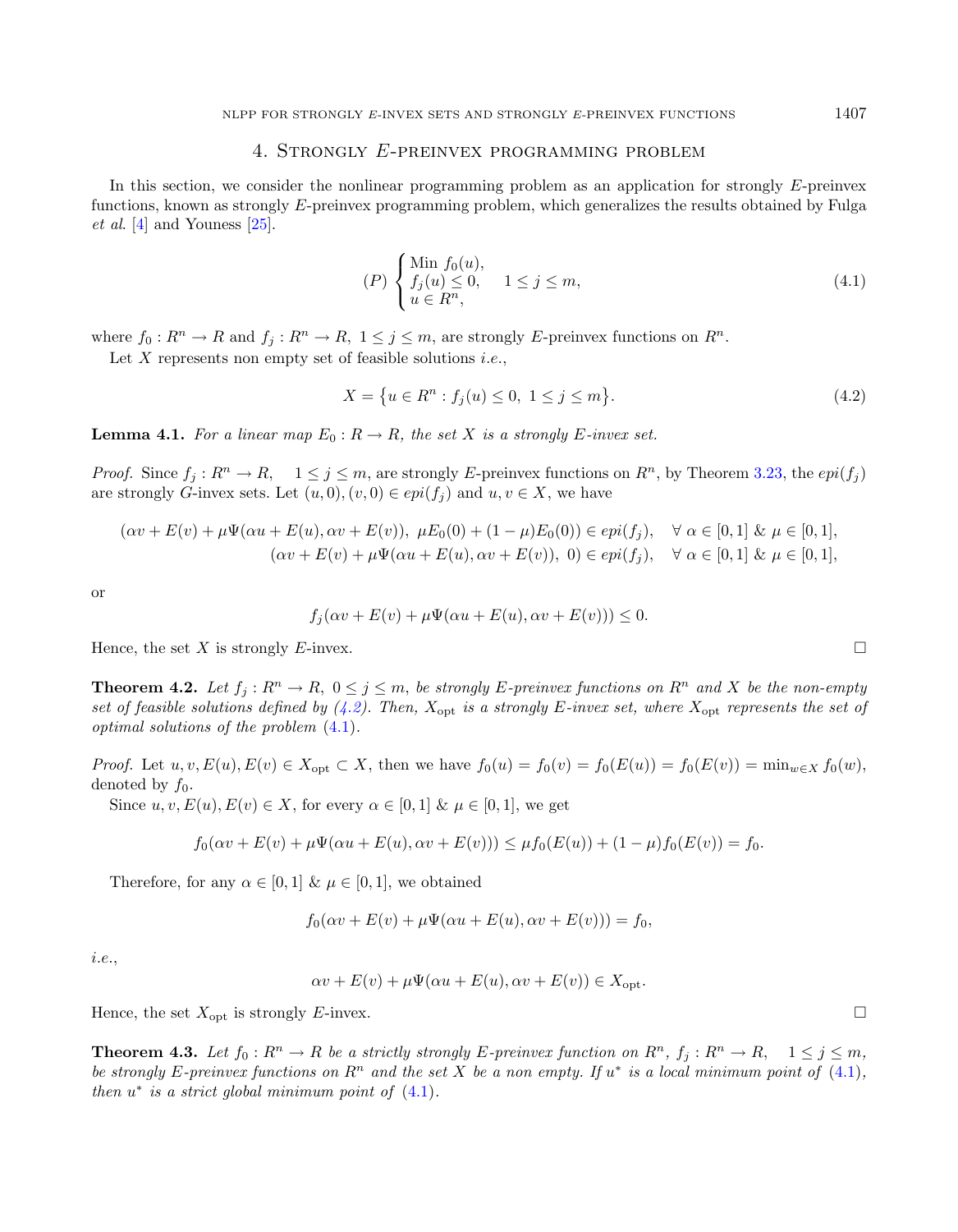*Proof.* Since  $u^*$  is a local minimum point of [\(4.1\)](#page-10-2), then we have  $u^* \in R^n$ ,  $f_j(u^*) \leq 0$ ,  $1 \leq j \leq m$  and  $\exists \epsilon > 0$ such that

<span id="page-11-0"></span>
$$
f_0(u^*) \le f_0(v), \ \ \forall \ v \in S_{\epsilon}(u^*) \cap X - \{u^*\},
$$

where  $S_{\epsilon}(u^*) = \{v \in \mathbb{R}^n : ||v - u^*|| < \epsilon\}$  is an open sphere centred at  $u^*$  with radius  $\epsilon$ . Suppose that there exists  $w^* \in X$ ,  $w^* \neq u^*$ , such that  $f_0(w^*) < f_0(u^*)$ . Since  $w^*, u^* \in X$ , then by Lemma [3.5,](#page-2-1)  $\exists w, u \in X$ such that  $w^* = E(w)$ ,  $u^* = E(u)$ . For any fixed  $\alpha \in [0,1]$   $\& \mu \in [0,1]$ , due to Lemma [4.1,](#page-10-3) we have

$$
\alpha u + u^* + \mu \Psi(\alpha w + w^*, \alpha u + u^*) \in X.
$$

For  $\alpha w + w^* \neq \alpha u + u^*$ , we have

$$
f_0(\alpha u + u^* + \mu \Psi(\alpha w + w^*, \alpha u + u^*)) < \mu f_0(w^*) + (1 - \mu)f_0(u^*) = f_0^*.
$$
\n(4.3)

The following four cases will arise:

**Case 4.1:**  $\alpha = 0$  and  $\Psi(w^*, u^*) = 0$ , then [\(4.3\)](#page-11-0) gives a contradiction. **Case 4.2:**  $\alpha = 0$  and  $\Psi(w^*, u^*) \neq 0$ , we consider  $\bar{\mu} = \min\left\{1, \frac{\epsilon}{\|\mathbf{w} - \mathbf{w}\|_F^2} \right\}$  $\|\Psi(w^*,u^*)\|$ } and, for any  $\mu \in [0, \bar{\mu})$ , we have  $||u^* + \mu \Psi(w^*, u^*) - u^*|| = \mu ||\Psi(w^*, u^*)||$  $< \bar{\mu} \|\Psi(w^*, u^*)\|$  $< \epsilon$ .

In this case, we obtained that for any  $\mu \in (0, \bar{\mu})$ ,

$$
u^* + \mu \Psi(w^*, u^*) \in S_{\epsilon}(x^*) \cap X - \{u^*\},
$$

and, from  $(4.3)$ .

$$
f_0(u^* + \mu \Psi(w^*, u^*)) < f_0^*,
$$

contradicting our assumption that  $u^*$  is a strict global minimum point of  $(4.1)$ .

**Case 4.3:**  $\alpha \neq 0$  and  $\Psi(\alpha w + w^*, \alpha u + u^*) = 0$ , we choose  $\bar{\alpha} = \min\left\{1, \frac{\epsilon}{\mu}\right\}$  $\|u\|$ } and, for any  $\mu \in [0, \bar{\alpha})$ , we have

$$
||\alpha u + u^* - u^*|| = \mu ||u||
$$
  

$$
< \bar{\mu} ||u||
$$
  

$$
\leq \epsilon.
$$

In this case, we obtained that for any  $\alpha \in (0, \bar{\alpha}),$ 

$$
\alpha u + u^* \in S_{\epsilon}(u^*) \cap X - \{u^*\},
$$

and from [\(4.3\)](#page-11-0)

$$
f_0(\alpha u + u^*) < f_0^*
$$

,

again contradicting our assumption that  $u^*$  is a strict global minimum point of  $(4.1)$ .

**Case 4.4:**  $\alpha \neq 0$  and  $\Psi(\alpha w + w^*, \alpha u + u^*) \neq 0$ , we choose  $\bar{\alpha} = \min\left\{1, \frac{\epsilon_1}{\mu}\right\}$  $\|u\|$ } and for any  $\alpha \in [0, \bar{\alpha}),$  we have

$$
\| \alpha u + u^* + \Psi(\alpha w + w^*, \alpha u + u^*) - u^* \| \leq \alpha \| u \| + \mu \| \Psi(\alpha w + w^*, \alpha u + u^*) \| < \bar{\alpha} \| u \| + \mu \| \Psi(\bar{\alpha} w + w^*, \bar{\alpha} u + u^*) \|
$$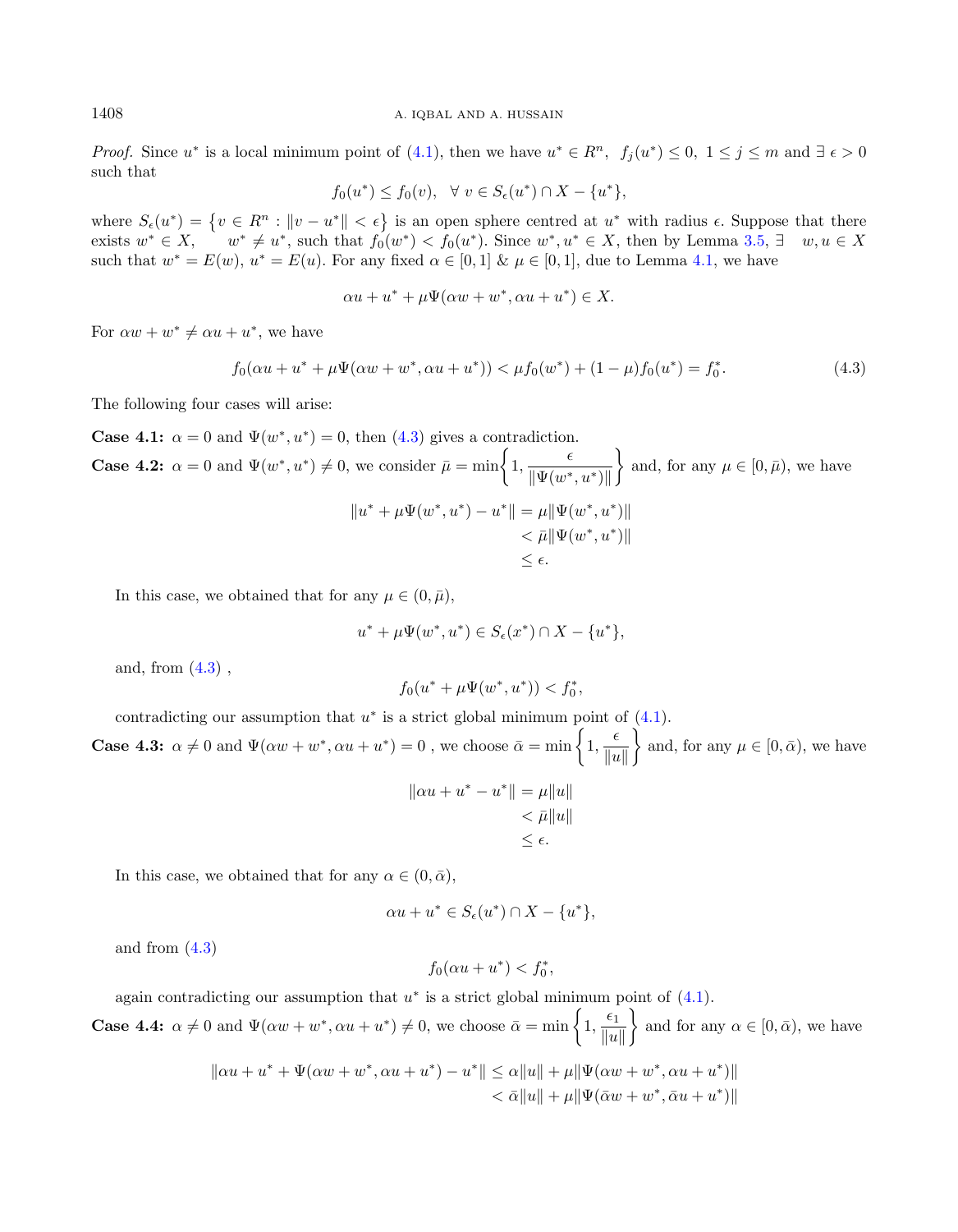$$
\leq \epsilon_1 + \mu \left\| \Psi\left(\frac{\epsilon_1}{\|u\|} w + w^*, \frac{\epsilon_1}{\|u\|} u + u^* \right) \right\|,
$$
  
again we choose  $\bar{\mu} = \min \left\{ 1, \frac{\epsilon_2}{\|u\|} w + w^*, \frac{\epsilon_1}{\|u\|} u + u^* \right) \right\}$ , and for any  $\mu \in [0, \bar{\mu})$ , we have  

$$
\leq \epsilon_1 + \bar{\mu} \left\| \Psi\left(\frac{\epsilon_1}{\|u\|} w + w^*, \frac{\epsilon_1}{\|u\|} u + u^* \right) \right\|
$$

$$
\leq \epsilon_1 + \epsilon_2 = \epsilon.
$$

In this case, we obtained that for any  $\alpha \in (0, \bar{\alpha})$  and  $\mu \in (0, \bar{\mu})$ ,

$$
\alpha u + u^* + \mu \Psi(\alpha w + w^*, \alpha u + u^*) \in S_{\epsilon}(u^*) \cap X - \{u^*\}
$$

and from  $(4.3)$ 

$$
f_0(\alpha u + u^* + \mu \Psi(\alpha w + w^*, \alpha u + u^*)) < f_0^*,
$$

<span id="page-12-3"></span>again contradicting our assumption that  $u^*$  is a strict global minimum point of  $(4.1)$ .

 $\Box$ 

## 5. Conclusion

<span id="page-12-11"></span><span id="page-12-10"></span><span id="page-12-8"></span><span id="page-12-5"></span><span id="page-12-1"></span><span id="page-12-0"></span>The strong concepts of  $E$ -invexity and  $E$ -preinvexity have been introduced and several interesting properties have been discussed. Sufficient examples have been presented in support of our definitions. It has been shown that differentiable strongly  $E$ -invex function with Condition A is strongly  $E$ -preinvex function, while the converse is not true. An application to nonlinear programming problems for strongly  $E$ -preinvex functions has also been presented. Our results generalize the previously known results proved by different authors and can be explored over Riemannian manifolds in the future.

#### **REFERENCES**

- <span id="page-12-13"></span><span id="page-12-9"></span><span id="page-12-2"></span>[1] I.A. Abou-Tair and W.T. Sulaiman, Inequalities via convex functions. Int. J. Math. Math. Sci. 22 (1999) 543–546.
- <span id="page-12-6"></span>[2] M.S. Bazaraa, H.D. Sherali and C.M. Shetty, Nonlinear Programming: Theory and Algorithms, 2nd edition. John Wiley & Sons, Inc., New York (1993).
- <span id="page-12-7"></span>[3] A. Ben-Israel and B. Mond, What is invexity? J. Aust. Math. Soc. 28 (1986) 1–9.
- <span id="page-12-14"></span>[4] C. Fulga and V. Preda,  $E$ -invex sets and  $E$ -preinvex functions. Eur. J. Oper. Res. 192 (2009) 737–743.
- <span id="page-12-12"></span>[5] M.A. Hanson, On sufficiency of Kuhn–Tucker conditions. J. Math. Anal. Appl. 80 (1981) 545–550.
- <span id="page-12-4"></span>[6] A. Hussain and A. Iqbal, Quasi strongly E-convex functions with applications. Nonlinear Funct. Anal. Appl. 26 (2021) 1077–1089.
- [7] A. Iqbal and I. Ahmad, Strong geodesic convex functions of order m. Numer. Funct. Anal. Optim. 40 (2019) 1840–1846.
- [8] A. Iqbal, S. Ali and I. Ahmad, Some properties of geodesic semi E-convex functions. Non-linear Anal. 74 (2011) 6805–6813.
- [9] A. Iqbal, S. Ali and I. Ahmad, On geodesic E-convex sets, geodesic E-convex functions and E-epigraphs. J. Optim. Theory Appl. 55 (2012) 239–251.
- [10] S. Jaiswal and G. Panda, Generalized differentiable  $E$ -invex functions and their applications in optimization. Adv. Oper. Res. (2012) 1–11. DOI: [10.1155/2012/175176](https://doi.org/10.1155/2012/175176).
- [11] V. Jeyakumar, Strong and weak invexity in mathematical programming. Math. Oper. Res. 55 (1985) 109–125.
- [12] A. Kılıçman and W. Saleh, On geodesic strongly E-convex sets and geodesic strongly E-convex functions. J. Inequal. Appl. 2015 (2015) 297.
- [13] A. Kılıçman and W. Saleh, On properties of geodesic semilocal E-preinvex functions. J. Inequal. Appl. 2018 (2018) 353.
- [14] B. Kumari and A. Jayswal, Some properties of geodesic E-preinvex function and geodesic semi E-preinvex function on Riemannian manifolds. Opsearch 55 (2018) 807–822.
- [15] L. Lupsa and D. Duca, E-convex programming. Revue Anal. Numer. Theo. Approx. 33 (2004) 183-187.
- [16] S.N. Majeed, On strongly E-convex sets and strongly E-convex cone sets. J. AL-Qad. Comp. Sci. Math. 11 (2019) 2521–3504.